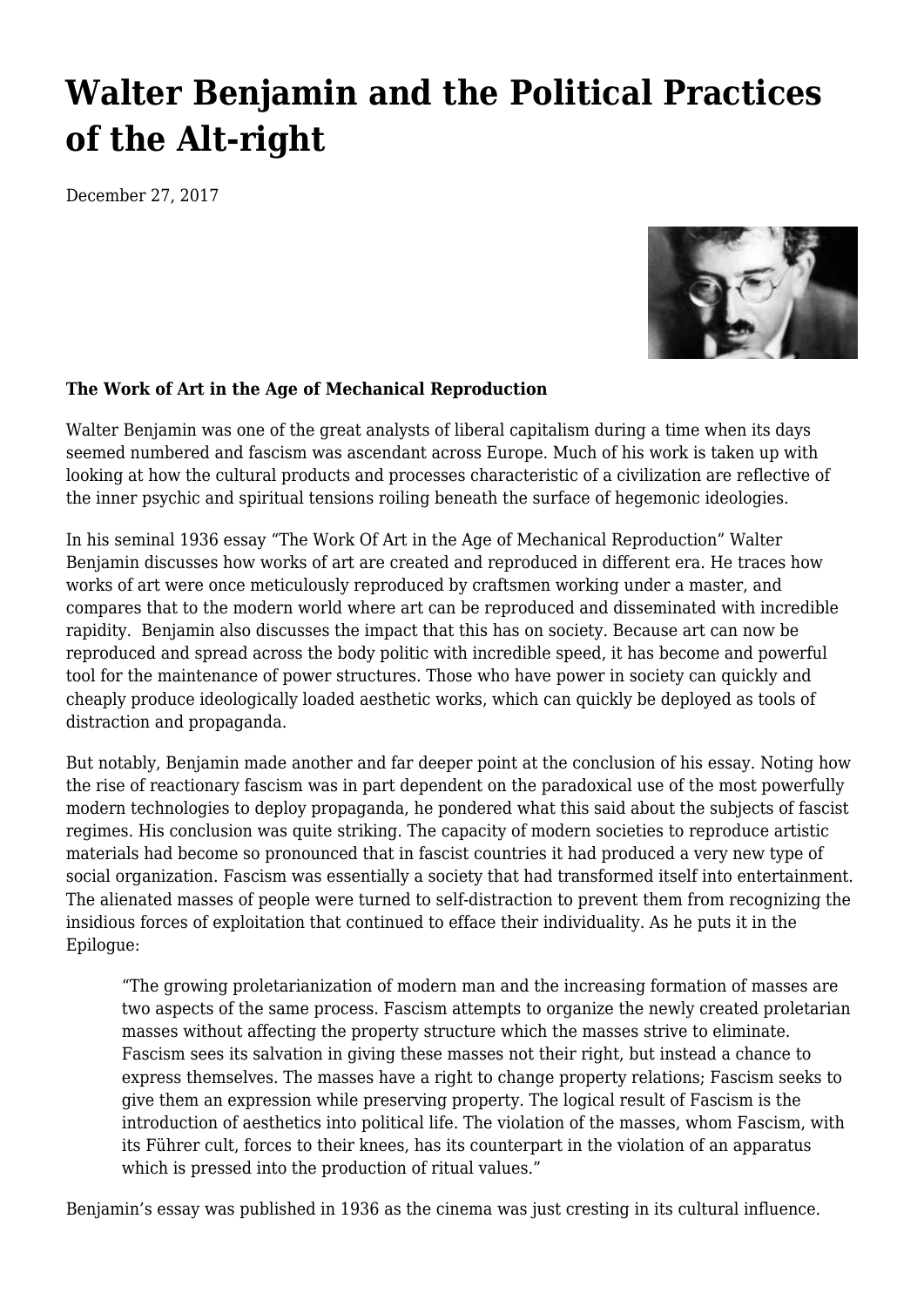Films such as *Triumph of the Will* overtly deployed technology to produce a new aesthetics of distraction, most of which reached a pitch in the call for war and violence. Anticipating Stanley Kubrick's black comedy *Dr. Strangelove* many years in the future, Benjamin suggests that we would so plunge into the distraction of our darkest impulses that even acts of wanton destruction and annihilation would increasingly be regarded as acceptable because they drew people out of themselves for a brief period of time. The connection between such an aesthetics and support for an increasingly authoritarian and paranoid political culture isn't hard to discern. Moreover, as we shall see, it also plays an integral role in the formation of broader historical narratives which must also be analyzed and challenged.

## **The Modern Aesthetics of Distraction and the Alt-Right**

Benjamin's endlessly provocative essay is a useful starting point for thinking about the modern aesthetics of distraction deployed by the alt-right and its various affiliates. But while Benjamin is a useful place to start, we need to go beyond his analysis. We must examine how what is effectively post-modern conservatism uses the now exponentially more powerful technological tools of digital media and communications to disseminate its paranoid messages.

The alt-right emerged as the product of complex conditions in society, but its first instantiations were online. Individuals felt increasingly alienated in a society which no longer conformed to their expectations, often dealing with disappointment at their inability to live up to the American Dream in a climate of economic decline. Moreover, they came to feel that the triumphalist historical narratives about American supremacy, often affiliated the ascendency of white protestant norms to the status of universal ideology, were increasingly being challenged. The psychic protection these alienated individuals felt by affiliating with this triumphalist historical narrative about American greatness was undercut by counter narratives about the persistence of past wrongs towards groups like women, African Americans, and the developing world more broadly. These counter narratives were promulgated by seemingly alien groups within society who were simultaneously both all-pervasive and hegemonic, while also not embodying the traits of "real" Americans.

As the historical narratives about American greatness were undercut, and the psychic defense it provided against alienation faded, many in the future alt-right turned to distraction to express their resentment. This took the form of a dizzying and growing array of right wing aesthetics whose primary purpose was no longer to present a clear and consistent political ideology. Classical conservatism, while certainly preceding the alt-right, was at least concerned for present itself as an intellectually consistent system of thought. William F. Buckley's snide pretensions shouldn't distract from the fact that many took his unique blend of moralistic Protestantism, support for unbridled individualistic capitalism, and robust international interventionism, to be a genuinely plausible worldview. But the alt-right was never concerned with that. This is why, despite its apparent hatred of post-modernity, the alt-right is very much a post-modern movement. Its relativism and distrust of any "truth" but that which flows from the communications bubble is indicative of the conditions of its birth.

Digital technologies, with their capacity to simultaneously open up new spaces for thought while enabling individuals to increasingly live within a communications bubble, meant that most altrighters never needed to concern themselves with the intellectual salience of their ideology. They could concern themselves increasingly with distraction; the most satisfying of which was often to undermine and stereotype all those they felt were responsible for their sense of alienation. Intellectuals, Women, LGBTQ individuals, Muslims, Democrats, Hollywood celebrities. Each was targeted in turn by memes, pod-casts, videos, fake news. This was all designed to present a minimum of intellectual content in the most affective manner possible. In other words it was designed as ideological entertainment which played to the psychic desires of alt-righters to have